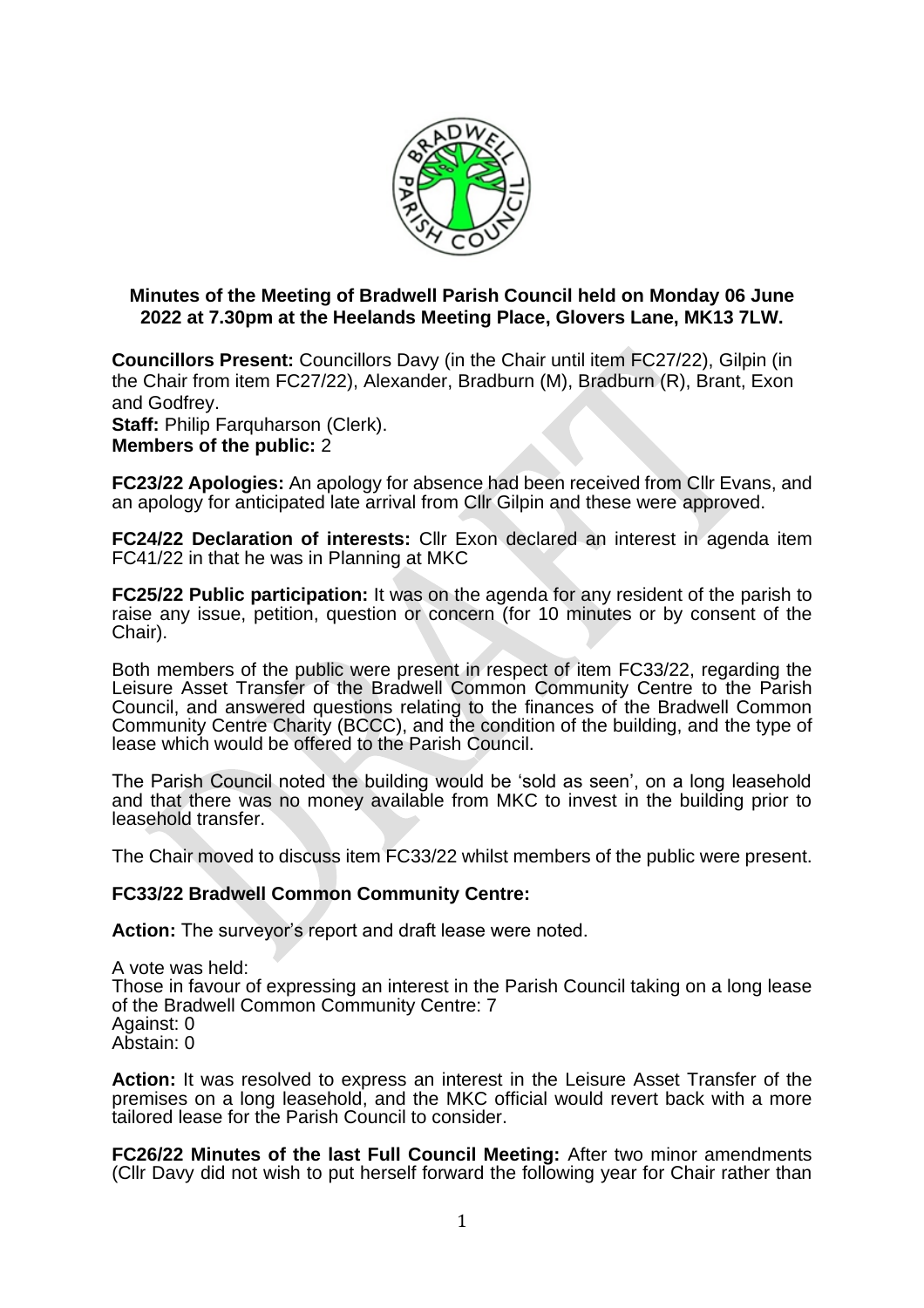Vice Chair, and the Clerk would seek to ascertain an equal level of subsidy across all four allotment sites), Minutes of the Meeting held on 09 May 2022 were approved as an accurate record of the proceedings of that Meeting, and were signed by the Chair.

## **FC27/22 Payments:**

Cllr Gilpin arrived at this time (8:10pm), and resumed to Chair the meeting.

**Action:** The current bank balance (£147k) and savings account balance (£114k) were noted and the monthly payment schedule of payments made since the last meeting was approved. The Clerk would enquire as to why the sponsored light in Bradwell Common seemed to be on the whole time.

## **FC28/22 Dog litter bin contract:**

**Action:** It was resolved to approve a new two year contract with Marcus Young Environmental Services.

**FC29/22 New litter bins around cricket pitch in Bradwell:** It was on the agenda for councillors to consider replacing two litter bins at indicative cost of £480/bin (plus installation cost) around cricket pitch in Bradwell.

**Action:** The item was deferred and the Clerk would pass on more information on the proposed type of bin.

## **FC30/22 Annual Internal audit report:**

**Action:** Recommended actions from the internal audit report were noted and it was agreed, following the Parish Council's Financial Regulations, to go out to tender on internal auditors as part of due diligence and the Clerk would revert back at the next meeting with three tenders for the service for consideration.

#### **FC31/22 Annual Return and Governance Statement:**

**Action:** The annual return and governance statement were approved and signed by the Chair for the Clerk to submit to the external auditors.

**FC32/22 Planters outside Bradwell Common Community Centre:** The quote for replacing them was £20,090 + vat.

**Action:** The Clerk would enquire with MKC what their plans for the planters may be. The Clerk was also requested to contact MKC officials in charge of the CIF distributions and ask if there had been cancellations and whether Bradwell might still receive the finding as requested.

**FC34/22: Suffolk Punch Project:** The following documents had been included in the meeting paperwork:

- PWLB fixed rate loans estimated repayment costs for £350k data date 04 May 2022
- PWLB fixed rate loans estimated repayment costs for £650k data date 04 May 2022
- Plans for a one-storey building
- Quantity surveyor costings for the one-storey plan
- Plans for the two-storey building
- Updated by quantity surveyor indicative costs for the two-storey plan
- April 2018 section 106 agreement had been circulated via email previously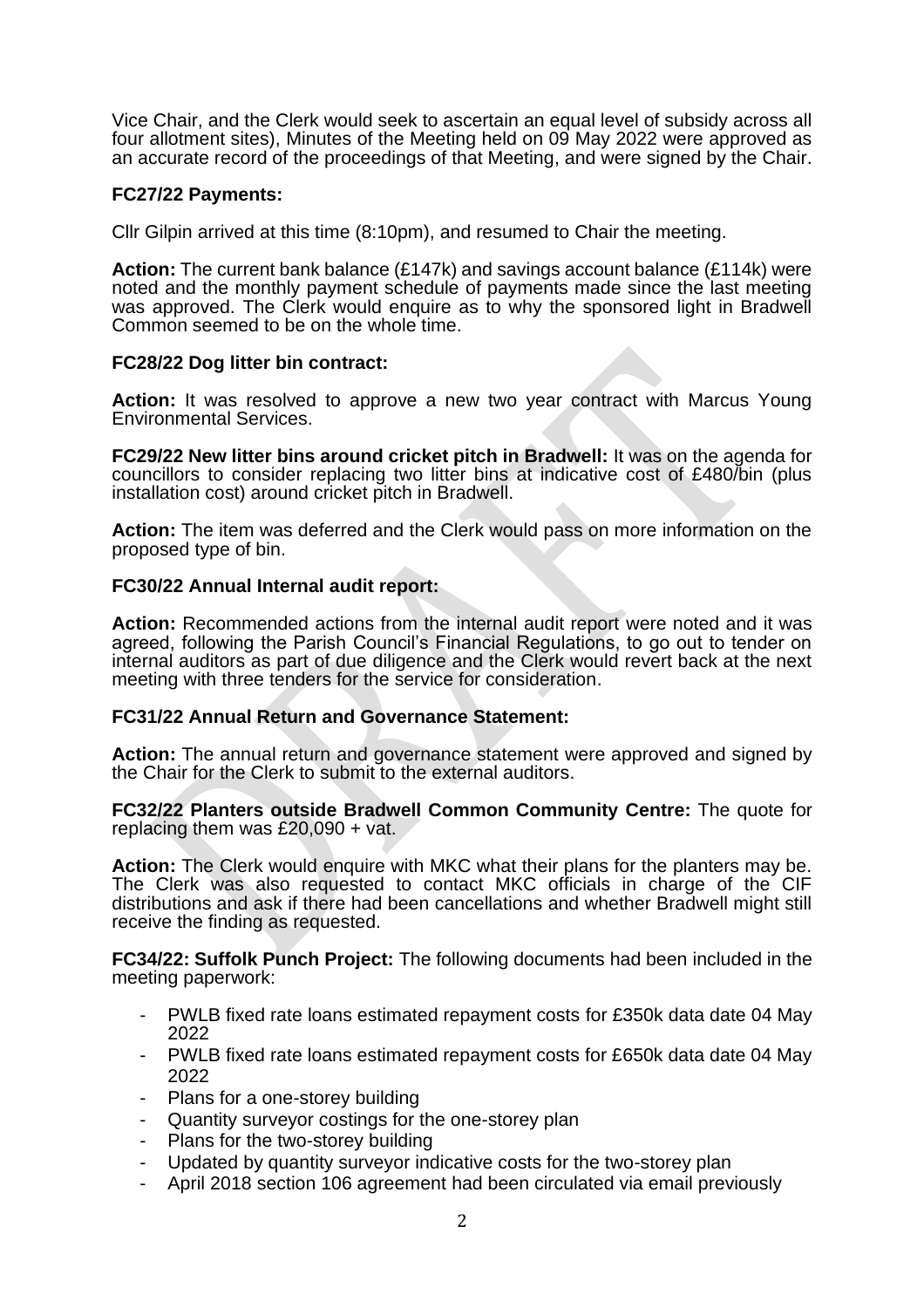Councillors considered the two options to proceed, as outlined below:

a) A one-storey building following plans as attached at cost of £760k. Interest rates on the public works loan of £350k was provided, and Councillors noted the cost of servicing and repaying the loan over 25 years would be around £20,000/annum, which would require an increase in the precept of a little over 10%.

b) A two-storey building following existing plans. Interest rates on the public works loan of £650k was provided, and Councillors noted the cost of servicing and repaying the loan over 25 years would be around £40k/annum, which would be a 25% increase in precept.

The Council noted the general reserve at year end (March 2022) of £87k, the reserve in the Investment account of £114k, the current year's budget of £34k, the £210k in section 106 moneys for the project and the £25k MKC contribution. The Council considered these reserves demonstrated the Parish Council had been working with in-year surpluses for some years, and so the increased precept requirements as outlined above were conservative if the Council ran a balanced budget moving forwards. Both scenarios also worked on the premise the new building would not generate profit.

The Council voted on both propositions, given loan scenarios above, in the following order:

Those in favour of the two-storey building and the £650k loan: 3 Against: 4 Abstained: 1

Accordingly the motion failed.

Those in favour of the one-storey building and the £350k loan: 4 Against: 1 Abstained: 3

**Action:** The motion passed and the Council resolved for the Clerk to apply to the Secretary of State for the loan amount at 25 years payback. The Clerk would proceed to procurement and instruct GSS to work accordingly on the various matters (planning, structural reports, mechanical and electrical). Tenders for building would be brought back to Full Council for approval.

Cllr Brant requested that it be recorded that he voted against both motions.

#### **FC35/22 section 106 monies:**

A vote was held: Those in favour: 6 Against: 1 Abstain: 1

**Action:** It was resolved the Clerk would aim to move the monies into the NS and I bank account in preparation for building costs.

**FC36/22 VAT consideration for Suffolk Punch project:** A report had been provided with options to consider how VAT was to be treated on the project.

A vote was held: Those in favour of registering for VAT to opt to tax on the new build only: 6 Against: 2